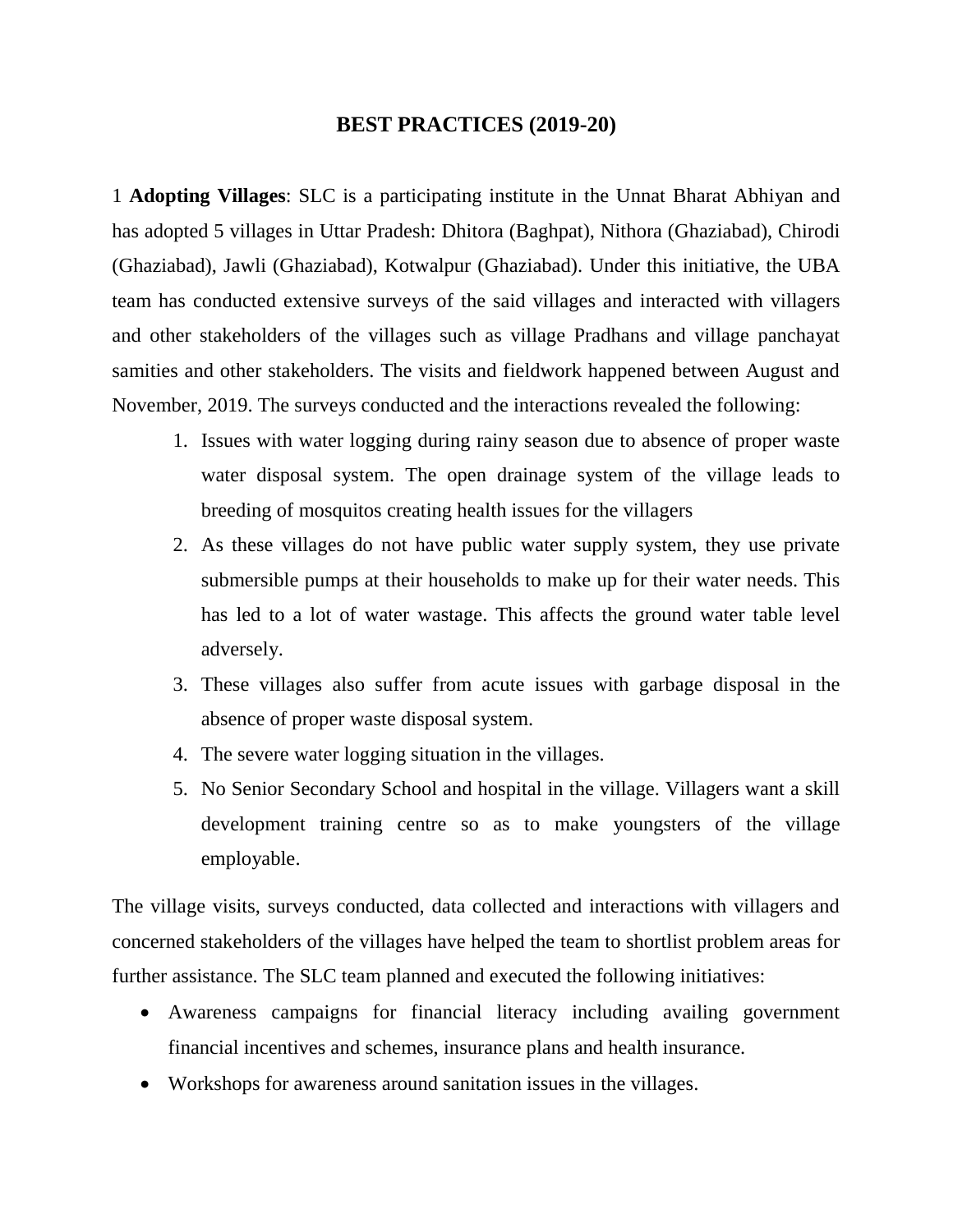- The team has conducted campaigns about conservation of water and waste management.
- The team has extensively carried out campaign for non-use of polythene and distributed cloth bags.

The team is in the process of formulating frameworks to deal with the problem of stray cattle in the villages for which there are efforts to contact different agencies to work out a solution.

 The team is also exploring to provide a practical solution for proper waste management.

The college has also taken up the task of helping the ones in distress and to reach out to the villages during Covid – 19 pandemic. As part of our social responsibility as an academic institution and on humanitarian grounds too, the College emerged as a flagbearer in spreading awareness about the probable reasons for the spread of Covid19, its likely implications and what measures to be undertaken to reduce its consequences. A WhatsApp group with members from the villages like the Pradhans, village elders and officials has been formed to spread awareness about the do's and don't during this pandemic and the national lockdown. The student members made handmade soap and distributed them in their neighbourshood so as to help people maintain good hygiene and fight this chronic disease. The College is actively involved in food distribution among the poor and the homeless. The college volunteers also distributed masks in the villages and the adjoining areas of college. Hundreds of masks were not only distributed free of cost but even the villagers were apprised of the ways to use and dispose off the same.

**2 Innovation Council:** SLC established Innovation Council (IC) under MHRD's Innovation Cell, an initiative launched in November of 2018. The primary mandate of Innovation Cell, MHRD is to encourage, inspire and nurture young students by supporting them to work with new ideas. The Information and communication